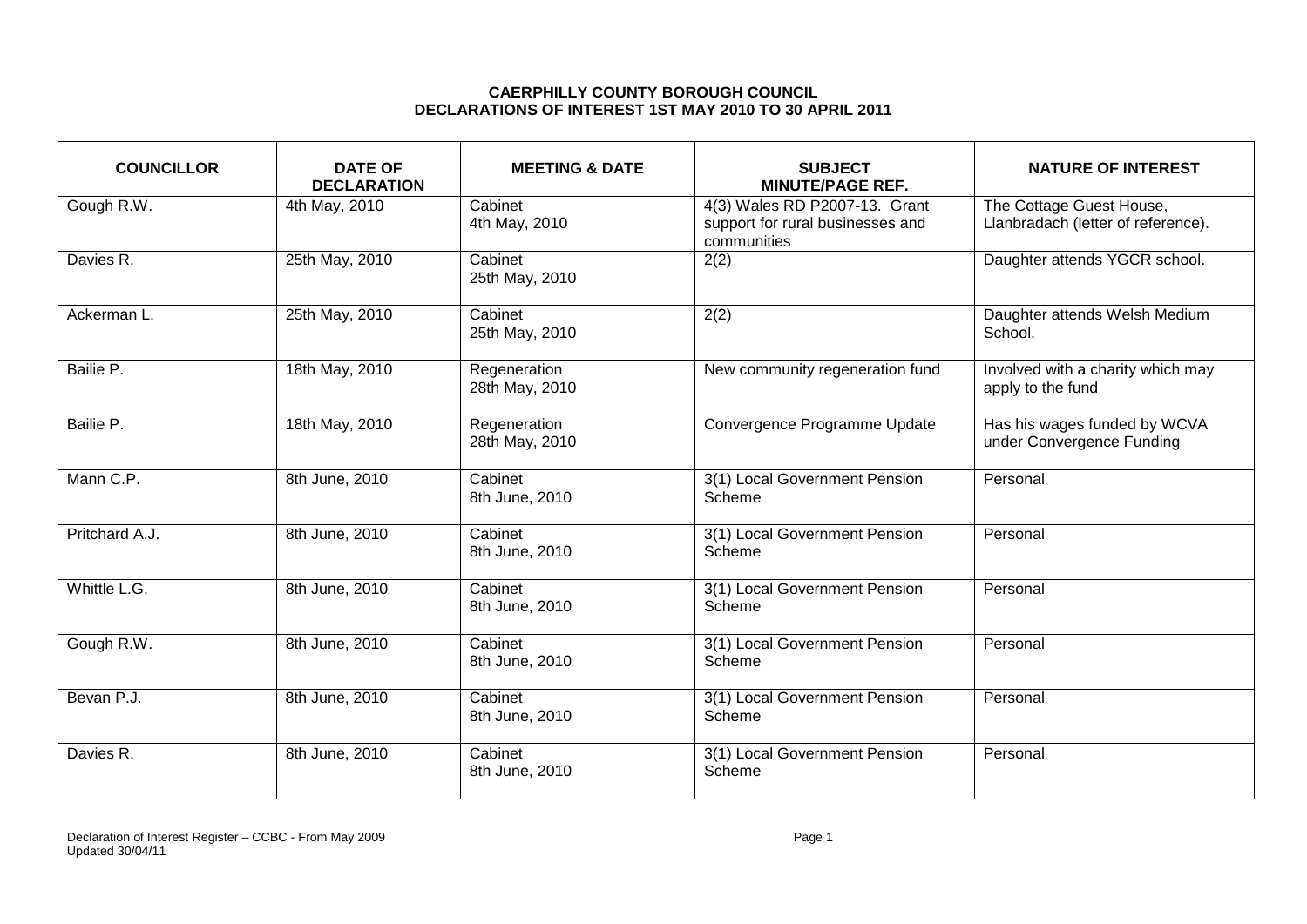| <b>COUNCILLOR</b> | <b>DATE OF</b><br><b>DECLARATION</b> | <b>MEETING &amp; DATE</b>                                             | <b>SUBJECT</b><br><b>MINUTE/PAGE REF.</b>                             | <b>NATURE OF INTEREST</b>                       |
|-------------------|--------------------------------------|-----------------------------------------------------------------------|-----------------------------------------------------------------------|-------------------------------------------------|
| Hobbs C.          | 8th June, 2010                       | Cabinet<br>8th June, 2010                                             | 3(1) Local Government Pension<br>Scheme                               | Personal                                        |
| Andrews H.A.      | 8th June, 2010                       | <b>Policy &amp; Resources Scrutiny</b><br>Committee<br>8th June, 2010 | 6(3) Managing Job Performance<br>Process                              | Having family employed by the<br>County Borough |
| Hughes L.         | 8th June, 2010                       | Policy & Resources Scrutiny<br>Committee<br>8th June, 2010            | 6(3) Managing Job Performance<br>process                              | Having family employed by the<br>County Borough |
| Poole D.V.        | 8th June, 2010                       | <b>Policy &amp; Resources Scrutiny</b><br>Committee<br>8th June, 2010 | 6(3) Managing Job Performance<br><b>Process</b>                       | Having family employed by the<br>County Borough |
| Reynolds K.V.     | 8th June, 2010                       | <b>Policy &amp; Resources Scrutiny</b><br>Committee<br>8th June, 2010 | 6(3) Managing Job Performance                                         | Having family employed by the<br>County Borough |
| Williams A.S.     | 8th June, 2010                       | <b>Policy &amp; Resources Scrutiny</b><br>Committee<br>8th June, 2010 | 6(3) Managing Job Performance                                         | Having family employed by the<br>County Borough |
| Bolter D.         | 9th June, 2010                       | <b>Planning Committee</b><br>9th June, 2010                           | (II) 10/0236/Full - Nyddfa yard,<br>Commercial Street, Pengam         | Friend works at the premises                    |
| Newman M.         | 9th June, 2010                       | <b>Planning Committee</b><br>9th June, 2010                           | (6) Code 07/1340/NCC - Castle<br>Mews, North View Terrace, Caerphilly | Objector speaking was known to him              |
| Taylor J.         | 9th June, 2010                       | <b>Planning Committee</b><br>9th June, 2010                           | (6) Code 07/1340/NCC Castle Mews,<br>North View Terrace, Caerphilly   | Objector speaking was known to him              |
| Ackerman L.       | 15th June, 2010                      | Council<br>15th June, 2010                                            | <b>Local Government Pension Scheme</b><br>2008                        | Personal Interest                               |
| Aldworth E.M.     | 15th June, 2010                      | Council<br>15th June, 2010                                            | <b>Local Government Pension Scheme</b><br>2008                        | <b>Personal Interest</b>                        |
| Andrews H.A.      | 15th June, 2010                      | Council<br>15th June, 2010                                            | <b>Local Government Pension Scheme</b><br>2008                        | <b>Personal Interest</b>                        |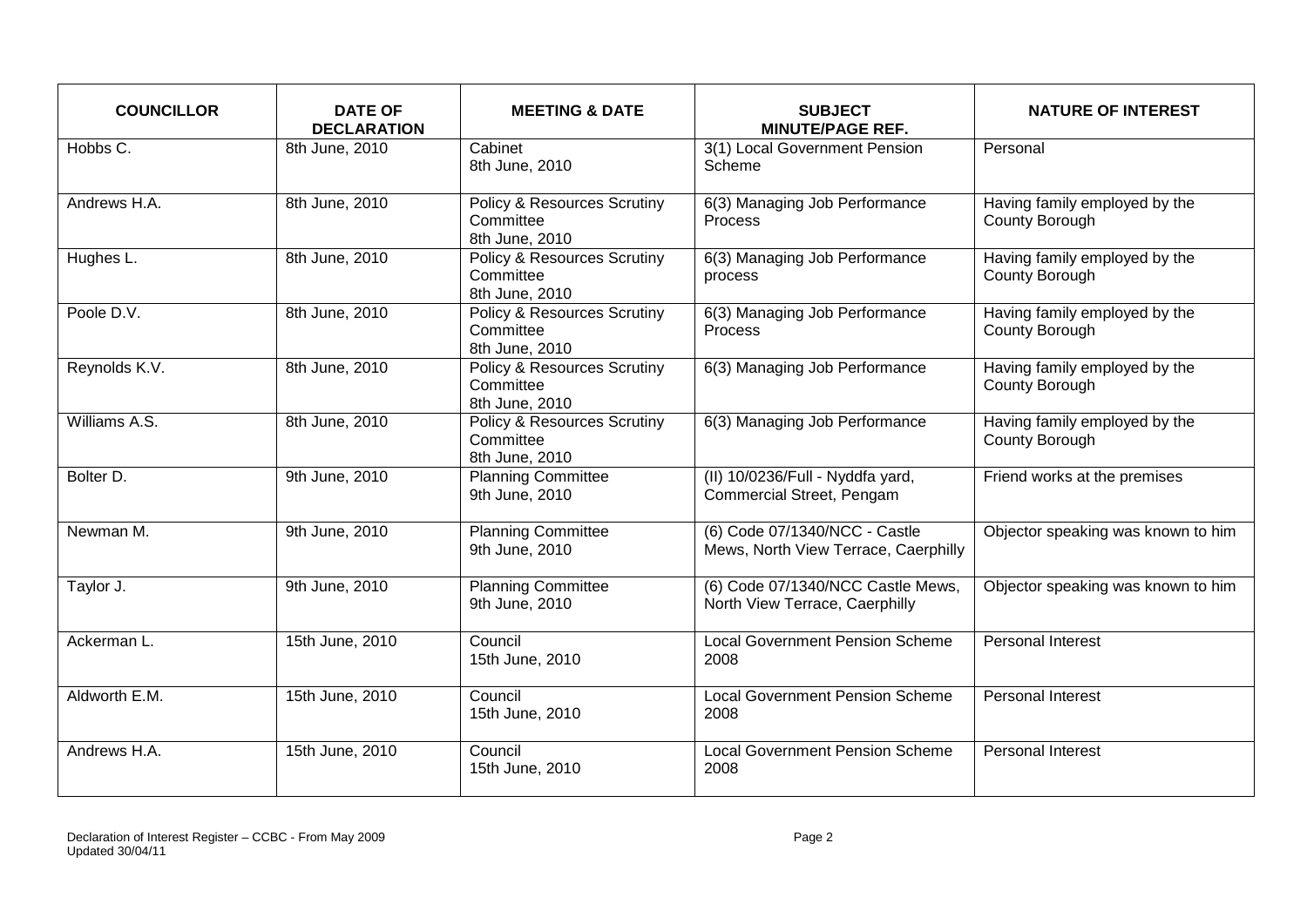| <b>COUNCILLOR</b> | <b>DATE OF</b><br><b>DECLARATION</b> | <b>MEETING &amp; DATE</b>  | <b>SUBJECT</b><br><b>MINUTE/PAGE REF.</b>      | <b>NATURE OF INTEREST</b> |
|-------------------|--------------------------------------|----------------------------|------------------------------------------------|---------------------------|
| Angel A.P.        | 15th June, 2010                      | Council<br>15th June, 2010 | <b>Local Government Pension Scheme</b><br>2008 | <b>Personal Interest</b>  |
| Baker K.R.        | 15th June, 2010                      | Council<br>15th June, 2010 | <b>Local Government Pension Scheme</b><br>2008 | <b>Personal Interest</b>  |
| Bevan J.          | 15th June, 2010                      | Council<br>15th June, 2010 | <b>Local Government Pension Scheme</b><br>2008 | Personal Interest         |
| Bevan P.J.        | 15th June, 2010                      | Council<br>15th June, 2010 | <b>Local Government Pension Scheme</b><br>2008 | <b>Personal Interest</b>  |
| Bidgood R.        | 15th June, 2010                      | Council<br>15th June, 2010 | <b>Local Government Pension Scheme</b><br>2008 | <b>Personal Interest</b>  |
| Binding L.        | 15th June, 2010                      | Council<br>15th June, 2010 | <b>Local Government Pension Scheme</b><br>2008 | Personal Interest         |
| Blackman A.       | 15th June, 2010                      | Council<br>15th June, 2010 | <b>Local Government Pension Scheme</b><br>2008 | <b>Personal Interest</b>  |
| Bolter D.         | 15th June, 2010                      | Council<br>15th June, 2010 | <b>Local Government Pension Scheme</b><br>2008 | Personal Interest         |
| Carter D.G.       | 15th June, 2010                      | Council<br>15th June, 2010 | <b>Local Government Pension Scheme</b><br>2008 | <b>Personal Interest</b>  |
| Collins A.        | 15th June, 2010                      | Council<br>15th June, 2010 | <b>Local Government Pension Scheme</b><br>2008 | <b>Personal Interest</b>  |
| Criddle J.B.      | 15th June, 2010                      | Council<br>15th June, 2010 | <b>Local Government Pension Scheme</b><br>2008 | Personal Interest         |
| Cullen D.         | 15th June, 2010                      | Council<br>15th June, 2010 | <b>Local Government Pension Scheme</b><br>2008 | <b>Personal Interest</b>  |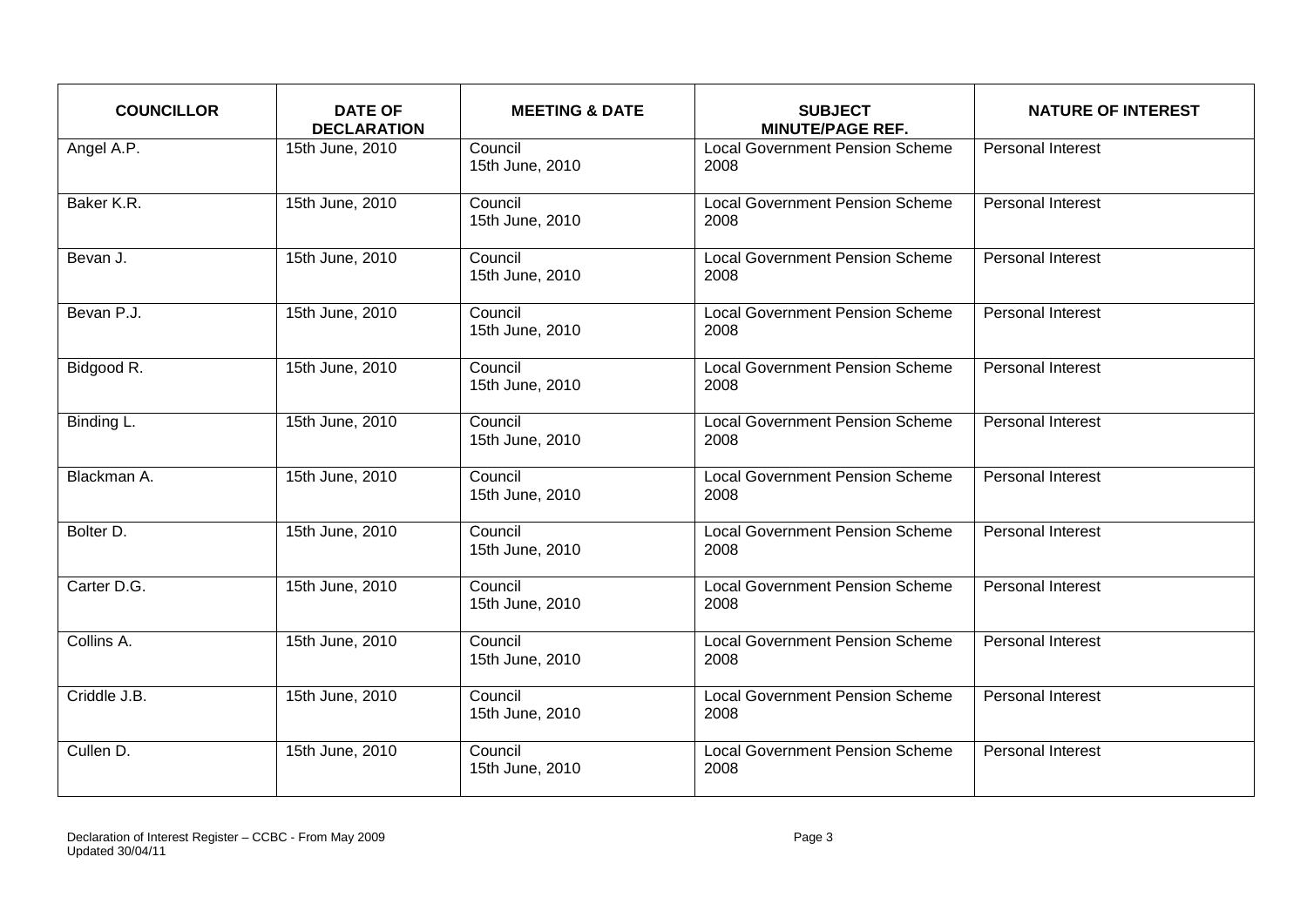| <b>COUNCILLOR</b> | <b>DATE OF</b><br><b>DECLARATION</b> | <b>MEETING &amp; DATE</b>  | <b>SUBJECT</b><br><b>MINUTE/PAGE REF.</b>      | <b>NATURE OF INTEREST</b> |
|-------------------|--------------------------------------|----------------------------|------------------------------------------------|---------------------------|
| David H.W.        | 15th June, 2010                      | Council<br>15th June, 2010 | <b>Local Government Pension Scheme</b><br>2008 | <b>Personal Interest</b>  |
| David W.          | 15th June, 2010                      | Council<br>15th June, 2010 | <b>Local Government Pension Scheme</b><br>2008 | <b>Personal Interest</b>  |
| Davies D.T.       | 15th June, 2010                      | Council<br>15th June, 2010 | <b>Local Government Pension Scheme</b><br>2008 | Personal Interest         |
| Davies M.         | 15th June, 2010                      | Council<br>15th June, 2010 | <b>Local Government Pension Scheme</b><br>2008 | <b>Personal Interest</b>  |
| Davies R.         | 15th June, 2010                      | Council<br>15th June, 2010 | <b>Local Government Pension Scheme</b><br>2008 | <b>Personal Interest</b>  |
| Davies R.T.       | 15th June, 2010                      | Council<br>15th June, 2010 | <b>Local Government Pension Scheme</b><br>2008 | Personal Interest         |
| Derrett M.A.      | 15th June, 2010                      | Council<br>15th June, 2010 | <b>Local Government Pension Scheme</b><br>2008 | Personal Interest         |
| Elsbury C.        | 15th June, 2010                      | Council<br>15th June, 2010 | <b>Local Government Pension Scheme</b><br>2008 | Personal Interest         |
| Evans J.O.        | 15th June, 2010                      | Council<br>15th June, 2010 | <b>Local Government Pension Scheme</b><br>2008 | <b>Personal Interest</b>  |
| Fussell J.E.      | 15th June, 2010                      | Council<br>15th June, 2010 | <b>Local Government Pension Scheme</b><br>2008 | <b>Personal Interest</b>  |
| Gough R.W.        | 15th June, 2010                      | Council<br>15th June, 2010 | <b>Local Government Pension Scheme</b><br>2008 | Personal Interest         |
| Griffiths P.      | 15th June, 2010                      | Council<br>15th June, 2010 | <b>Local Government Pension Scheme</b><br>2008 | <b>Personal Interest</b>  |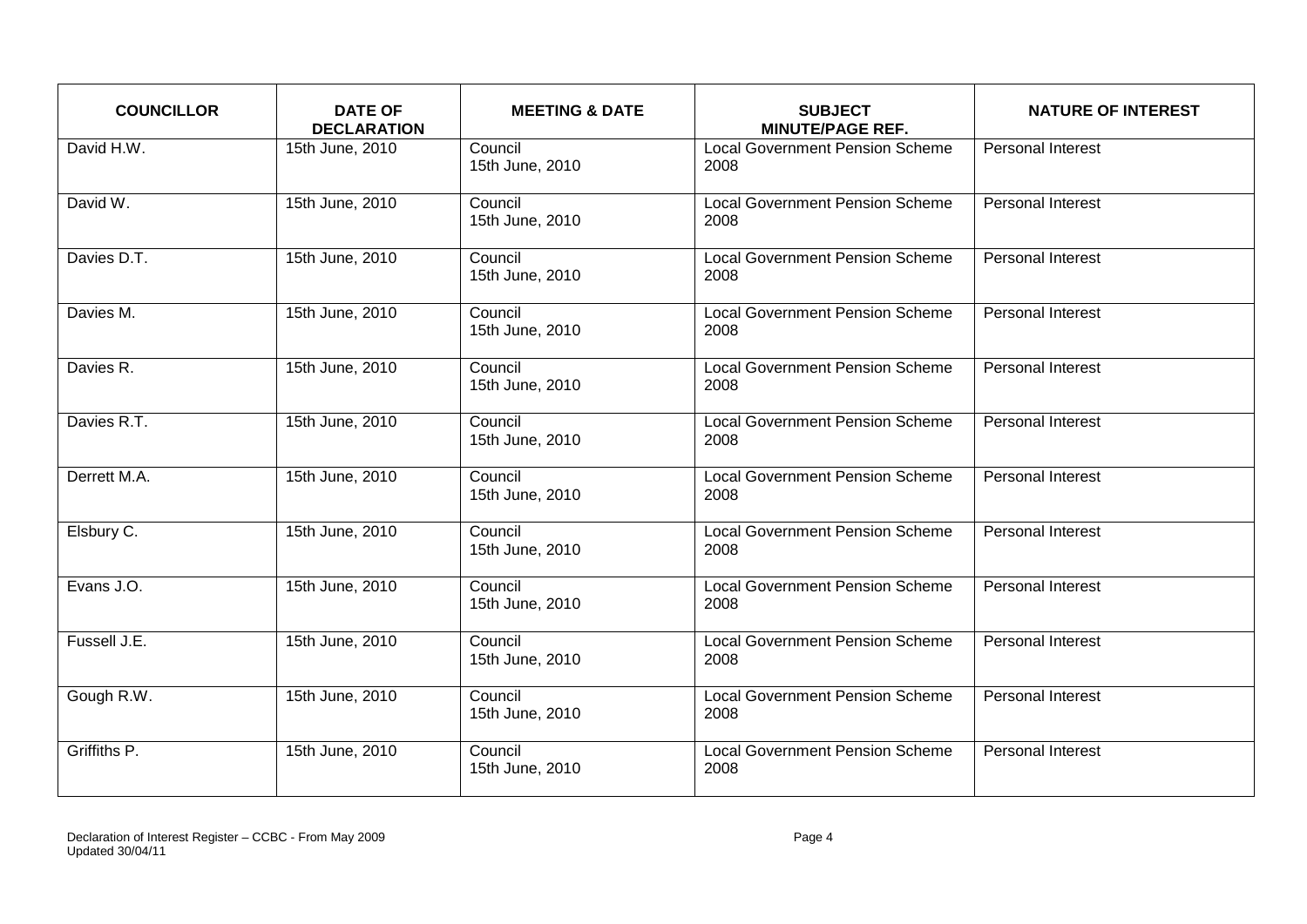| <b>COUNCILLOR</b>      | <b>DATE OF</b><br><b>DECLARATION</b> | <b>MEETING &amp; DATE</b>  | <b>SUBJECT</b><br><b>MINUTE/PAGE REF.</b>      | <b>NATURE OF INTEREST</b> |
|------------------------|--------------------------------------|----------------------------|------------------------------------------------|---------------------------|
| Hardacre D.T.          | 15th June, 2010                      | Council<br>15th June, 2010 | <b>Local Government Pension Scheme</b><br>2008 | <b>Personal Interest</b>  |
| Hobbs C.               | 15th June, 2010                      | Council<br>15th June, 2010 | <b>Local Government Pension Scheme</b><br>2008 | Personal Interest         |
| Hughes G.J.            | 15th June, 2010                      | Council<br>15th June, 2010 | <b>Local Government Pension Scheme</b><br>2008 | Personal Interest         |
| Hughes L.              | 15th June, 2010                      | Council<br>15th June, 2010 | <b>Local Government Pension Scheme</b><br>2008 | <b>Personal Interest</b>  |
| James K.               | 15th June, 2010                      | Council<br>15th June, 2010 | <b>Local Government Pension Scheme</b><br>2008 | <b>Personal Interest</b>  |
| James M.P.             | 15th June, 2010                      | Council<br>15th June, 2010 | <b>Local Government Pension Scheme</b><br>2008 | Personal Interest         |
| Jenkins V.             | 15th June, 2010                      | Council<br>15th June, 2010 | <b>Local Government Pension Scheme</b><br>2008 | Personal Interest         |
| Jones G.               | 15th June, 2010                      | Council<br>15th June, 2010 | <b>Local Government Pension Scheme</b><br>2008 | Personal Interest         |
| Jones J.G.             | 15th June, 2010                      | Council<br>15th June, 2010 | <b>Local Government Pension Scheme</b><br>2008 | <b>Personal Interest</b>  |
| Kent S.                | 15th June, 2010                      | Council<br>15th June, 2010 | <b>Local Government Pension Scheme</b><br>2008 | <b>Personal Interest</b>  |
| Lloyd $\overline{K}$ . | 15th June, 2010                      | Council<br>15th June, 2010 | <b>Local Government Pension Scheme</b><br>2008 | Personal Interest         |
| Mann C.P.              | 15th June, 2010                      | Council<br>15th June, 2010 | <b>Local Government Pension Scheme</b><br>2008 | Personal Interest         |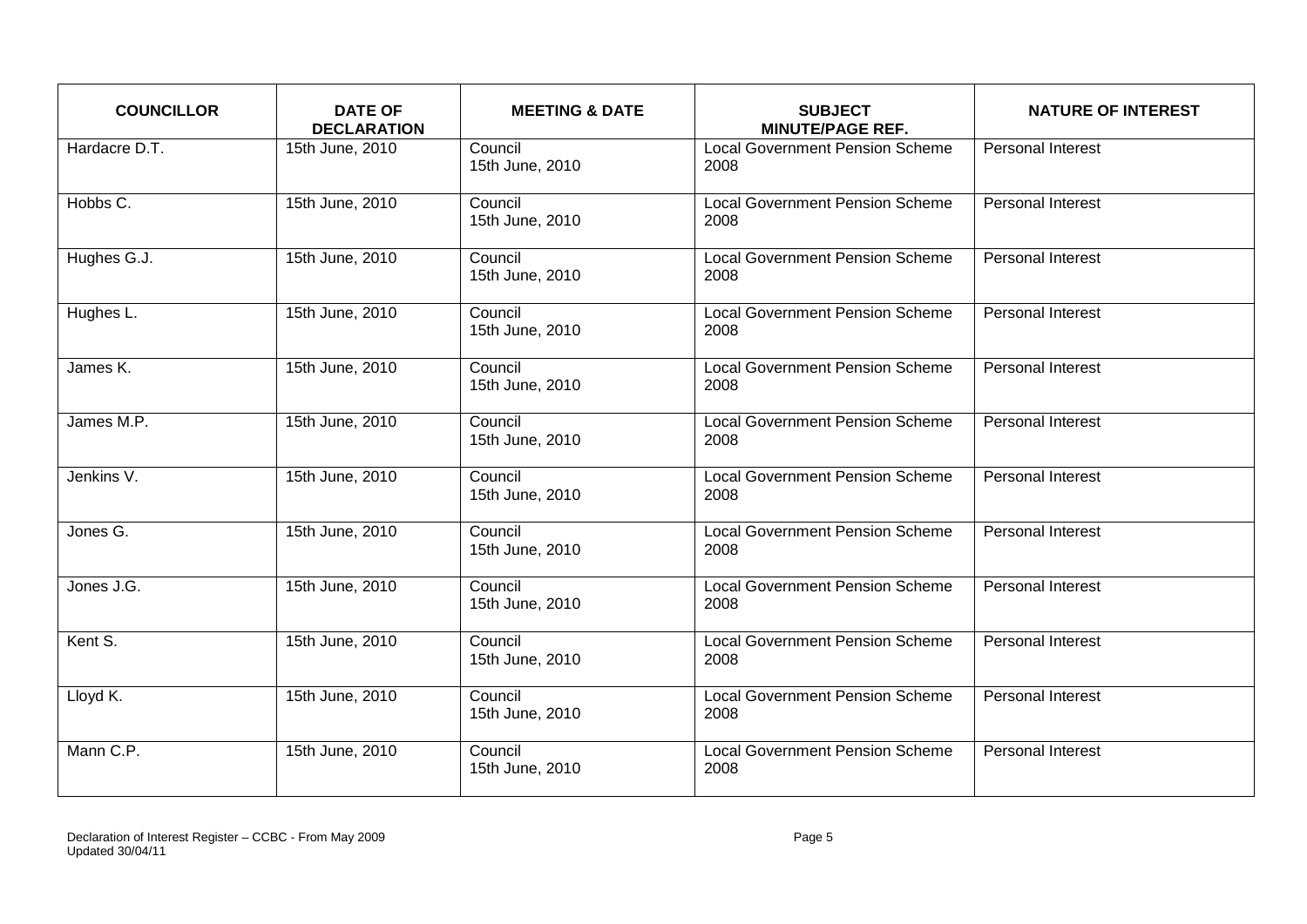| <b>COUNCILLOR</b> | <b>DATE OF</b><br><b>DECLARATION</b> | <b>MEETING &amp; DATE</b>  | <b>SUBJECT</b><br><b>MINUTE/PAGE REF.</b>      | <b>NATURE OF INTEREST</b> |
|-------------------|--------------------------------------|----------------------------|------------------------------------------------|---------------------------|
| Oliver G.         | 15th June, 2010                      | Council<br>15th June, 2010 | <b>Local Government Pension Scheme</b><br>2008 | <b>Personal Interest</b>  |
| Parker M.G.       | 15th June, 2010                      | Council<br>15th June, 2010 | <b>Local Government Pension Scheme</b><br>2008 | Personal Interest         |
| Poole D.V.        | 15th June, 2010                      | Council<br>15th June, 2010 | <b>Local Government Pension Scheme</b><br>2008 | Personal Interest         |
| Potter R.         | 15th June, 2010                      | Council<br>15th June, 2010 | <b>Local Government Pension Scheme</b><br>2008 | <b>Personal Interest</b>  |
| Preece D.W.R.     | 15th June, 2010                      | Council<br>15th June, 2010 | <b>Local Government Pension Scheme</b><br>2008 | <b>Personal Interest</b>  |
| Presley K.        | 15th June, 2010                      | Council<br>15th June, 2010 | <b>Local Government Pension Scheme</b><br>2008 | Personal Interest         |
| Prew M.J.         | 15th June, 2010                      | Council<br>15th June, 2010 | <b>Local Government Pension Scheme</b><br>2008 | Personal Interest         |
| Price D.          | 15th June, 2010                      | Council<br>15th June, 2010 | <b>Local Government Pension Scheme</b><br>2008 | Personal Interest         |
| Pritchard A.J.    | 15th June, 2010                      | Council<br>15th June, 2010 | <b>Local Government Pension Scheme</b><br>2008 | <b>Personal Interest</b>  |
| Pritchard J.A.    | 15th June, 2010                      | Council<br>15th June, 2010 | <b>Local Government Pension Scheme</b><br>2008 | <b>Personal Interest</b>  |
| Rees D.           | 15th June, 2010                      | Council<br>15th June, 2010 | <b>Local Government Pension Scheme</b><br>2008 | Personal Interest         |
| Rees L.R.         | 15th June, 2010                      | Council<br>15th June, 2010 | <b>Local Government Pension Scheme</b><br>2008 | <b>Personal Interest</b>  |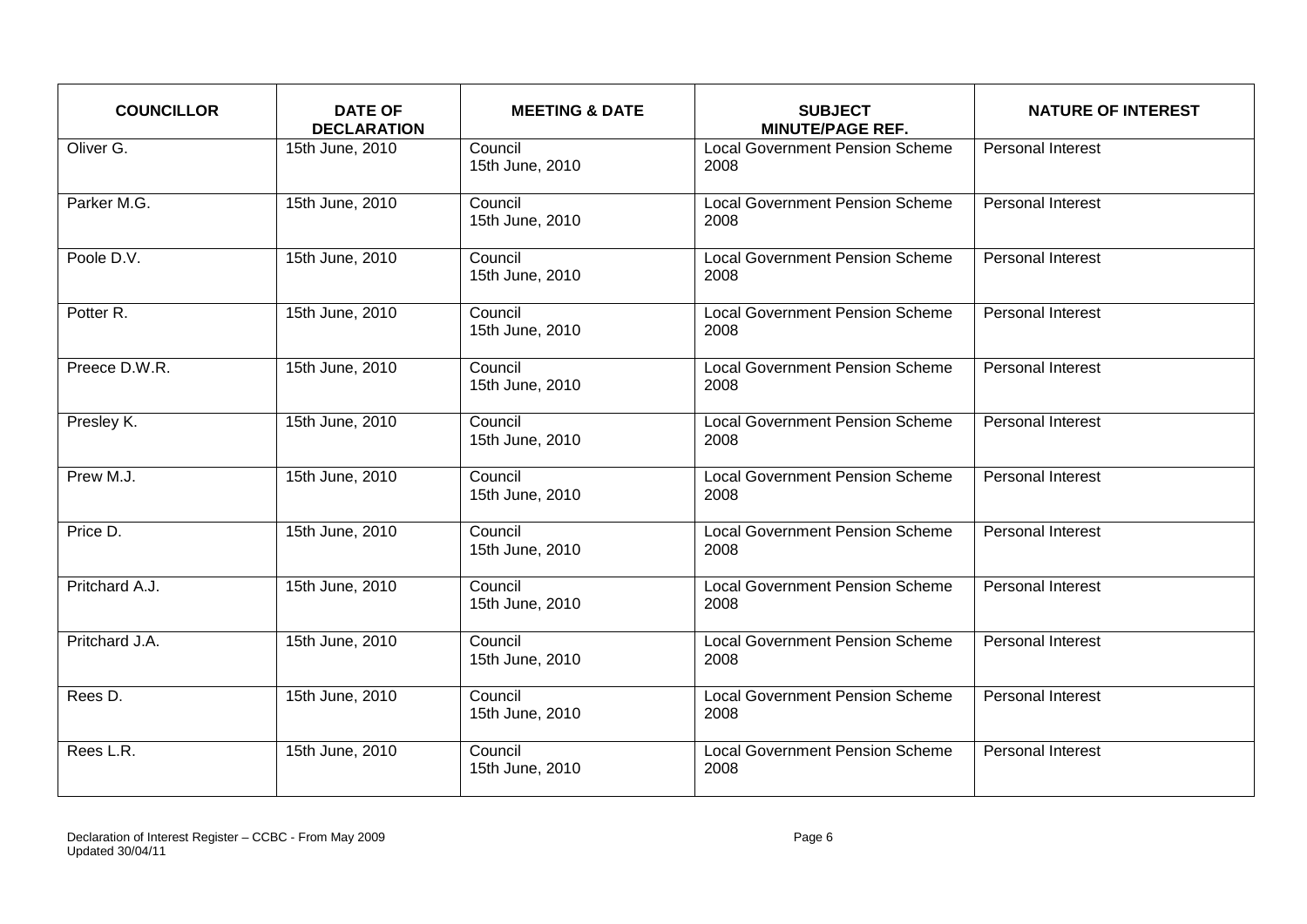| <b>COUNCILLOR</b> | <b>DATE OF</b><br><b>DECLARATION</b> | <b>MEETING &amp; DATE</b>  | <b>SUBJECT</b><br><b>MINUTE/PAGE REF.</b>      | <b>NATURE OF INTEREST</b> |
|-------------------|--------------------------------------|----------------------------|------------------------------------------------|---------------------------|
| Reynolds K.V.     | 15th June, 2010                      | Council<br>15th June, 2010 | <b>Local Government Pension Scheme</b><br>2008 | <b>Personal Interest</b>  |
| Roberts J.E.      | 15th June, 2010                      | Council<br>15th June, 2010 | <b>Local Government Pension Scheme</b><br>2008 | Personal Interest         |
| Sargent M.E.      | 15th June, 2010                      | Council<br>15th June, 2010 | <b>Local Government Pension Scheme</b><br>2008 | Personal Interest         |
| Simmonds G.D.     | 15th June, 2010                      | Council<br>15th June, 2010 | <b>Local Government Pension Scheme</b><br>2008 | <b>Personal Interest</b>  |
| Smallman K.       | 15th June, 2010                      | Council<br>15th June, 2010 | <b>Local Government Pension Scheme</b><br>2008 | <b>Personal Interest</b>  |
| Taylor J.         | 15th June, 2010                      | Council<br>15th June, 2010 | <b>Local Government Pension Scheme</b><br>2008 | <b>Personal Interest</b>  |
| Toomer B.M.       | 15th June, 2010                      | Council<br>15th June, 2010 | <b>Local Government Pension Scheme</b><br>2008 | Personal Interest         |
| Whittle L.G.      | 15th June, 2010                      | Council<br>15th June, 2010 | <b>Local Government Pension Scheme</b><br>2008 | Personal Interest         |
| Williams A.S.     | 15th June, 2010                      | Council<br>15th June, 2010 | <b>Local Government Pension Scheme</b><br>2008 | <b>Personal Interest</b>  |
| Williams L.       | 15th June, 2010                      | Council<br>15th June, 2010 | <b>Local Government Pension Scheme</b><br>2008 | <b>Personal Interest</b>  |
| Williams T.J.     | 15th June, 2010                      | Council<br>15th June, 2010 | <b>Local Government Pension Scheme</b><br>2008 | Personal Interest         |
| Wilson J.M.       | 15th June, 2010                      | Council<br>15th June, 2010 | <b>Local Government Pension Scheme</b><br>2008 | <b>Personal Interest</b>  |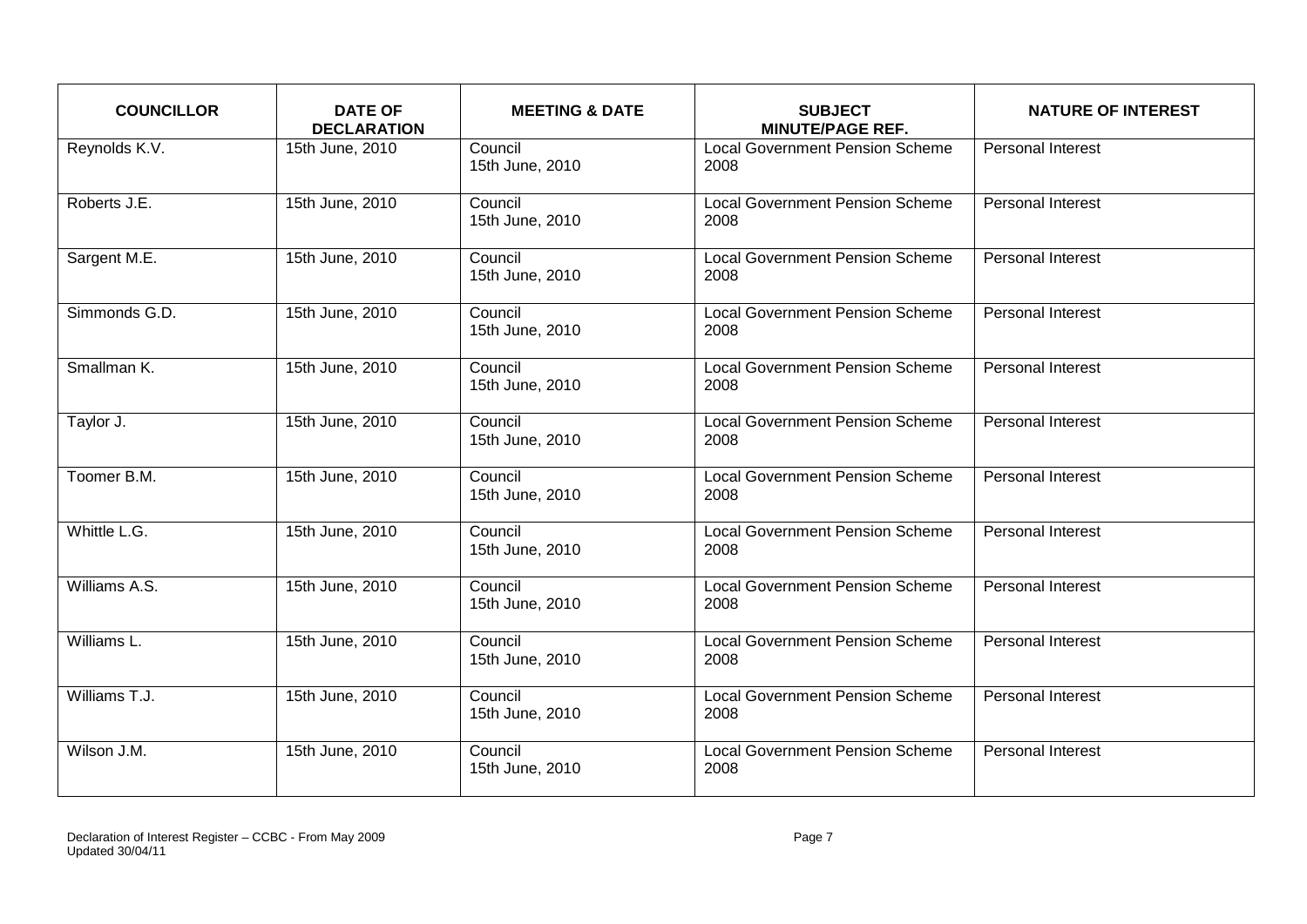| <b>COUNCILLOR</b> | <b>DATE OF</b><br><b>DECLARATION</b> | <b>MEETING &amp; DATE</b>                                                      | <b>SUBJECT</b><br><b>MINUTE/PAGE REF.</b>                                            | <b>NATURE OF INTEREST</b>                                                                                                  |
|-------------------|--------------------------------------|--------------------------------------------------------------------------------|--------------------------------------------------------------------------------------|----------------------------------------------------------------------------------------------------------------------------|
| Hughes L.         | 16th June, 2010                      | <b>Education for Life Scrutiny</b><br>Committee<br>16th June, 2010             | 6(2) Our Schools, Our Future                                                         | 2 x children attend Ysgol Gyfun Cwm<br>Rhymni                                                                              |
| Elsbury C         | 16th June, 2010                      | <b>Education for Life Scrutiny</b><br>Committee<br>16th June, 2010             | 6(5) European European<br>Convergence Funding - Pre-Vent 14-<br>19 Project 2010-2013 | Vice Chair of St. Martins Youth<br>Project                                                                                 |
| Jones J.          | 16th June, 2010                      | <b>Audit Committee</b><br>16th June, 2010<br>(Personal Interest)               | 3(3) Cwmfelinfach Allotment Building                                                 | Daughter and husband are named<br>allotment holders from 9th June,<br>2010. She has also been working on<br>it since then. |
| Bevan P.J.        | 16th June, 2010                      | Cabinet<br>22nd June, 2010                                                     | 4(2) Community Regan Fund -<br>Awards in Round 1                                     | Chairman of Ruperra Castle<br><b>Conservation Trust</b>                                                                    |
| Aldworth E.       | 29th June, 2010                      | Health Social Care & Wellbeing<br><b>Scrutiny Committee</b><br>29th June, 2010 | Supported living accommodation (7)                                                   | Sister-in-law living in care provided by<br>the Authority                                                                  |
| Taylor J.         | 30th June, 2010                      | <b>Planning Committee</b><br>30th June, 2010                                   | 071/1340/NCC - Castle Mews, North<br>View Terrace, Caerphilly                        | Objector is known to him                                                                                                   |
| James K.          | 15th July, 2010                      | <b>Grants to Voluntary Sector</b><br>Panel<br>15th July, 2010                  | 10/G014 Cwmcarn OAP Hall &<br><b>Welfare Association</b>                             | <b>Trustee to Association</b>                                                                                              |
| James K.          | 15th July, 2010                      | <b>Grants to Voluntary Sector</b><br>Panel<br>15th July, 2010                  | 10/P004 - Islwyn Canal Association                                                   | Council rep on Association                                                                                                 |
| Cullen D.         | 15th July, 2010                      | <b>Grants to Voluntary Sector</b><br>Panel<br>15th July, 2010                  | 10/P009 - South Islwyn Row<br><b>Environment Group</b>                               | Chairman                                                                                                                   |
| Cullen D.         | 15th July, 2010                      | <b>Grants to Voluntary Sector</b><br>Panel<br>15th July, 2010                  | 10/G045 - Ynysddu Allotment Society                                                  | Chairman                                                                                                                   |
| Evans J.O.        | 15th July, 2010                      | <b>Grants to Voluntary Sector</b><br>Panel<br>15th July, 2010                  | 10/P013 - Mr. M.F. Pritchard                                                         | Knows the applicant                                                                                                        |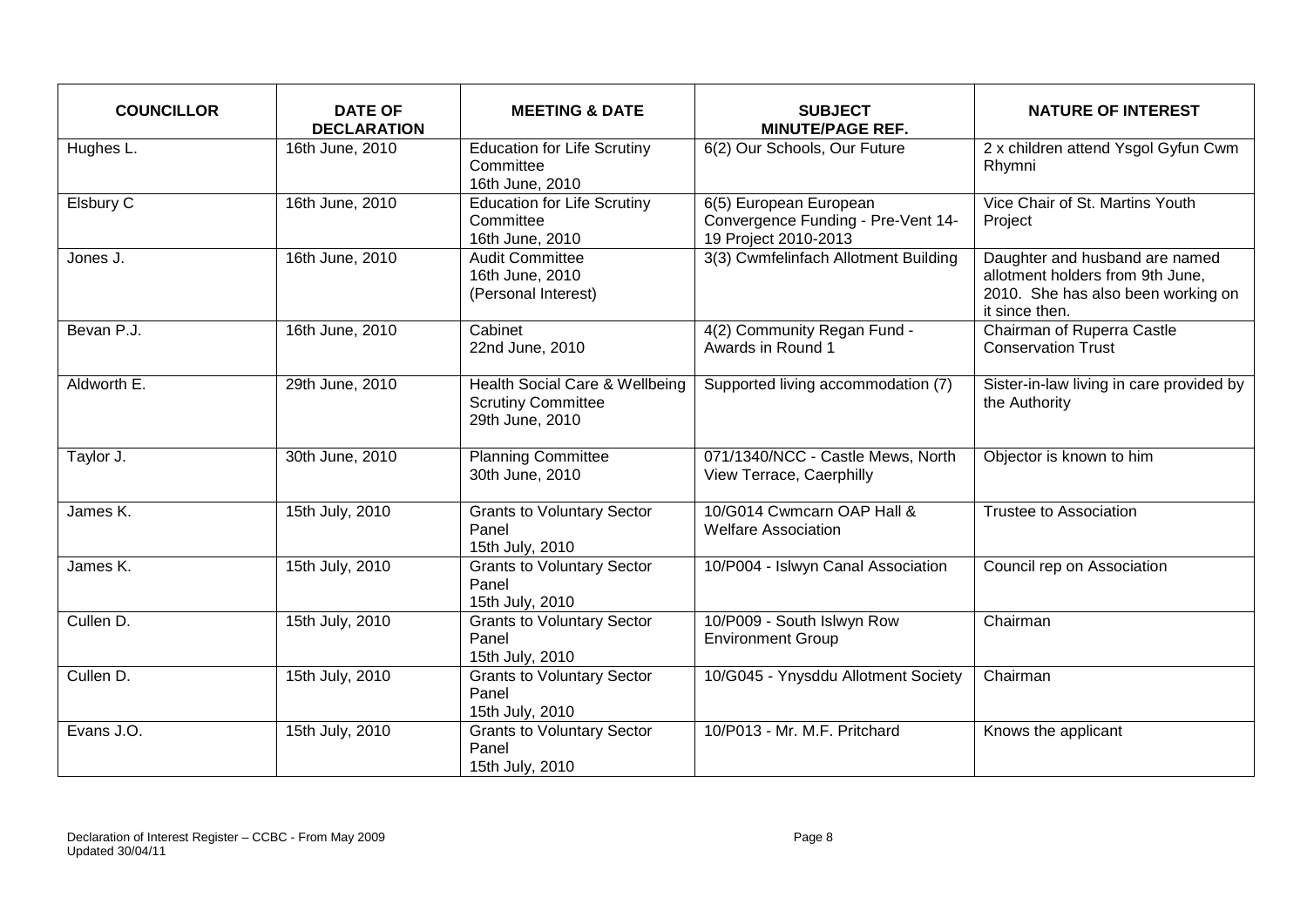| <b>COUNCILLOR</b>        | <b>DATE OF</b><br><b>DECLARATION</b> | <b>MEETING &amp; DATE</b>                                     | <b>SUBJECT</b><br><b>MINUTE/PAGE REF.</b>                                      | <b>NATURE OF INTEREST</b>                            |
|--------------------------|--------------------------------------|---------------------------------------------------------------|--------------------------------------------------------------------------------|------------------------------------------------------|
| David W.                 | 15th July, 2010                      | <b>Grants to Voluntary Sector</b><br>Panel<br>15th July, 2010 | 10/G038 - Anne Greenway                                                        | Knows the applicant                                  |
| Lloyd K.                 | 15th July, 2010                      | <b>Grants to Voluntary Sector</b><br>Panel<br>15th July, 2010 | W579 - Treowen & District Village<br>Hall                                      | Has contacted GAVO on behalf of<br>applicant         |
| Davies Ron               | 20th July, 2010                      | Cabinet<br>20th July, 2010                                    | 3(4) Community Cohesion Fund<br>2010/2001                                      | Role with Valrec                                     |
| Rees L.R.                | 21st July, 2010                      | <b>Planning Committee</b><br>21st July, 2010                  | 100278/RM - Land between 49 and<br>67 Jubilee Road, New Tredegar               | Spoke against the applicant<br>previously            |
| Mrs. E.J. Rowlands       | 22nd July, 2010                      | <b>Standards Committee</b><br>22nd July, 2010                 | Agenda item 7(1) Report from Public<br>Services Ombudsman for Wales            | Person to whom the report refers to<br>known to her. |
| Taylor J.                | 18th August, 2010                    | <b>Planning Committee</b><br>18th August, 2010                | 08/0937/LA - 3 Hall Street,<br>Blackwood<br>09/0924/Full - Old Rectory, Bedwas | Objector known to him<br>Applicant known to him      |
| Taylor J.                | 18th August, 2010                    | <b>Planning Committee</b><br>18th August, 2010                | 10/0148/Full - Brook Street,<br>Abertridwr                                     | Objector a friend                                    |
| Cullen D.                | 18th August, 2010                    | <b>Planning Committee</b><br>18th August, 2010                | 09/0925/Full - Old Rectory, Bedwas                                             | Applicant known to him                               |
| Newman M.                | 18th August, 2010                    | <b>Planning Committee</b><br>18th August, 2010                | 09/0925/Full - Old Rectory, Bedwas                                             | Applicant known to him                               |
| Criddle $\overline{J}$ . | 8th September, 2010                  | <b>Planning Committee</b><br>8th September, 2010              | 08/1355/Full - Victoria Road, Fleur-<br>de-Lys                                 | Objector to the applicant known to<br>him            |
| Evans J.                 | 8th September, 2010                  | <b>Planning Committee</b><br>8th September, 2010              | EE/10/091 - Pantysgawen Farm,<br>Newbridge                                     | Agent is a friend                                    |
| Gough R.                 | 21st September, 2010                 | Cabinet<br>21st September, 2010                               | 3(1) Wales RDP 2001-13 Grant<br>Support for rural buss & comm.                 | Employee of GAVO                                     |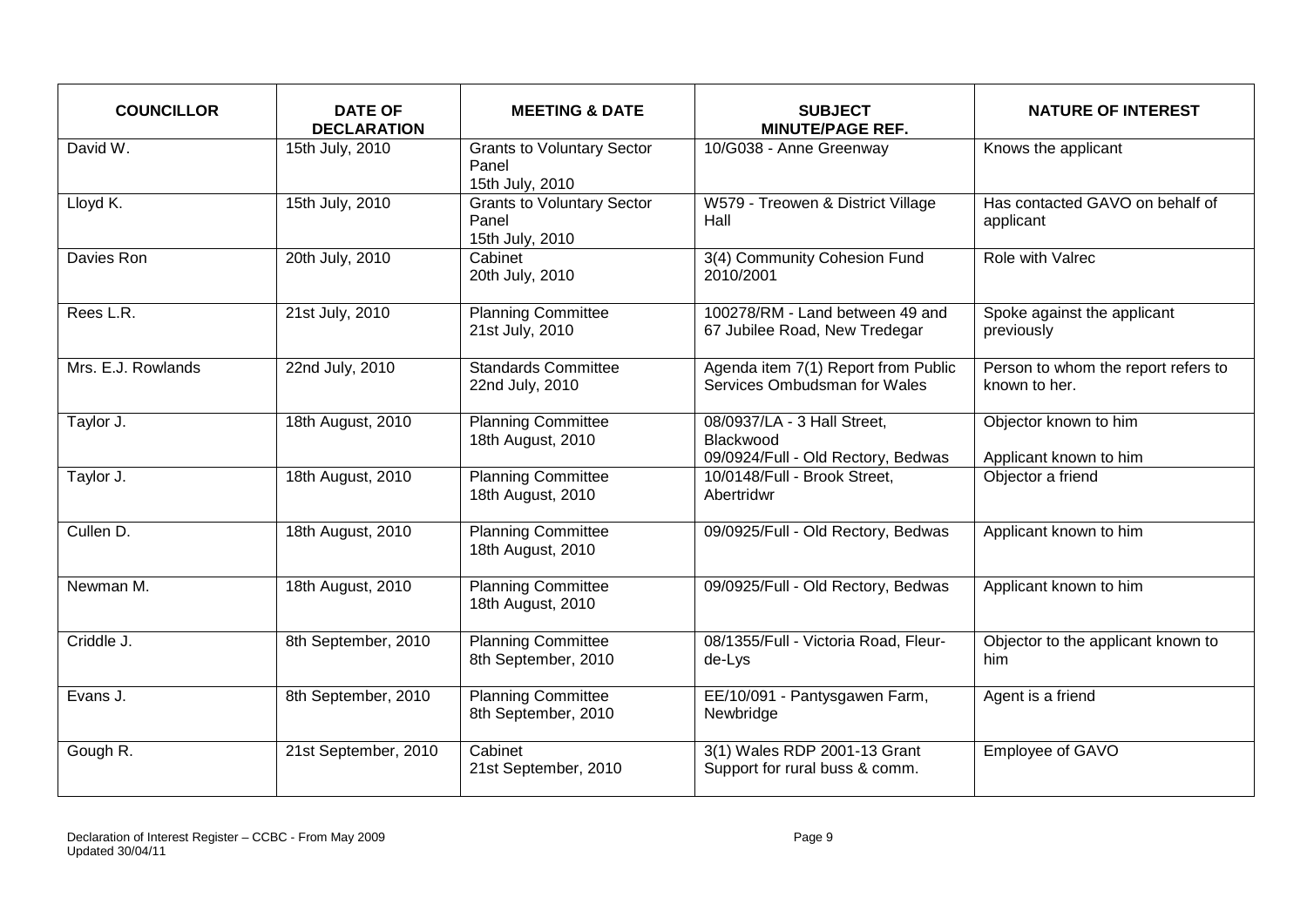| <b>COUNCILLOR</b> | <b>DATE OF</b><br><b>DECLARATION</b> | <b>MEETING &amp; DATE</b>                         | <b>SUBJECT</b><br><b>MINUTE/PAGE REF.</b>            | <b>NATURE OF INTEREST</b>                                                                                                                                            |
|-------------------|--------------------------------------|---------------------------------------------------|------------------------------------------------------|----------------------------------------------------------------------------------------------------------------------------------------------------------------------|
| Blackman A.       | 21st September, 2010                 | <b>Planning Committee</b><br>21st September, 2010 | Application Mr. J. McGloin, 79, Heol<br>Fawr, Nelson | Applicant is a constituent                                                                                                                                           |
| Collins A.        | 28th September, 2010                 | <b>Education For Life Scrutiny</b><br>Committee   | 6(3) Community Centres                               | Advised that whilst they had a<br>personal interest, it was not<br>prejudicial and it would not prevent<br>them from taking part in the<br>discussion voting thereon |
| David H.          | 28th September, 2010                 | <b>Education For Life Scrutiny</b><br>Committee   | 6(3) Community Centres                               | Advised that whilst they had a<br>personal interest, it was not<br>prejudicial and it would not prevent<br>them from taking part in the<br>discussion voting thereon |
| David W.          | 28th September, 2010                 | <b>Education For Life Scrutiny</b><br>Committee   | 6(3) Community Centres                               | Advised that whilst they had a<br>personal interest, it was not<br>prejudicial and it would not prevent<br>them from taking part in the<br>discussion voting thereon |
| Hardacre D.T.     | 28th September, 2010                 | <b>Education For Life Scrutiny</b><br>Committee   | 6(3) Community Centres                               | Advised that whilst they had a<br>personal interest, it was not<br>prejudicial and it would not prevent<br>them from taking part in the<br>discussion voting thereon |
| Oliver G.A.       | 28th September, 2010                 | <b>Education For Life Scrutiny</b><br>Committee   | 6(3) Community Centres                               | Advised that whilst they had a<br>personal interest, it was not<br>prejudicial and it would not prevent<br>them from taking part in the<br>discussion voting thereon |
| Potter R.         | 28th September, 2010                 | <b>Education For Life Scrutiny</b><br>Committee   | 6(3) Community Centres                               | Advised that whilst they had a<br>personal interest, it was not<br>prejudicial and it would not prevent<br>them from taking part in the<br>discussion voting thereon |
| Roberts J.        | 28th September, 2010                 | <b>Education For Life Scrutiny</b><br>Committee   | 6(3) Community Centres                               | Advised that whilst they had a<br>personal interest, it was not<br>prejudicial and it would not prevent<br>them from taking part in the<br>discussion voting thereon |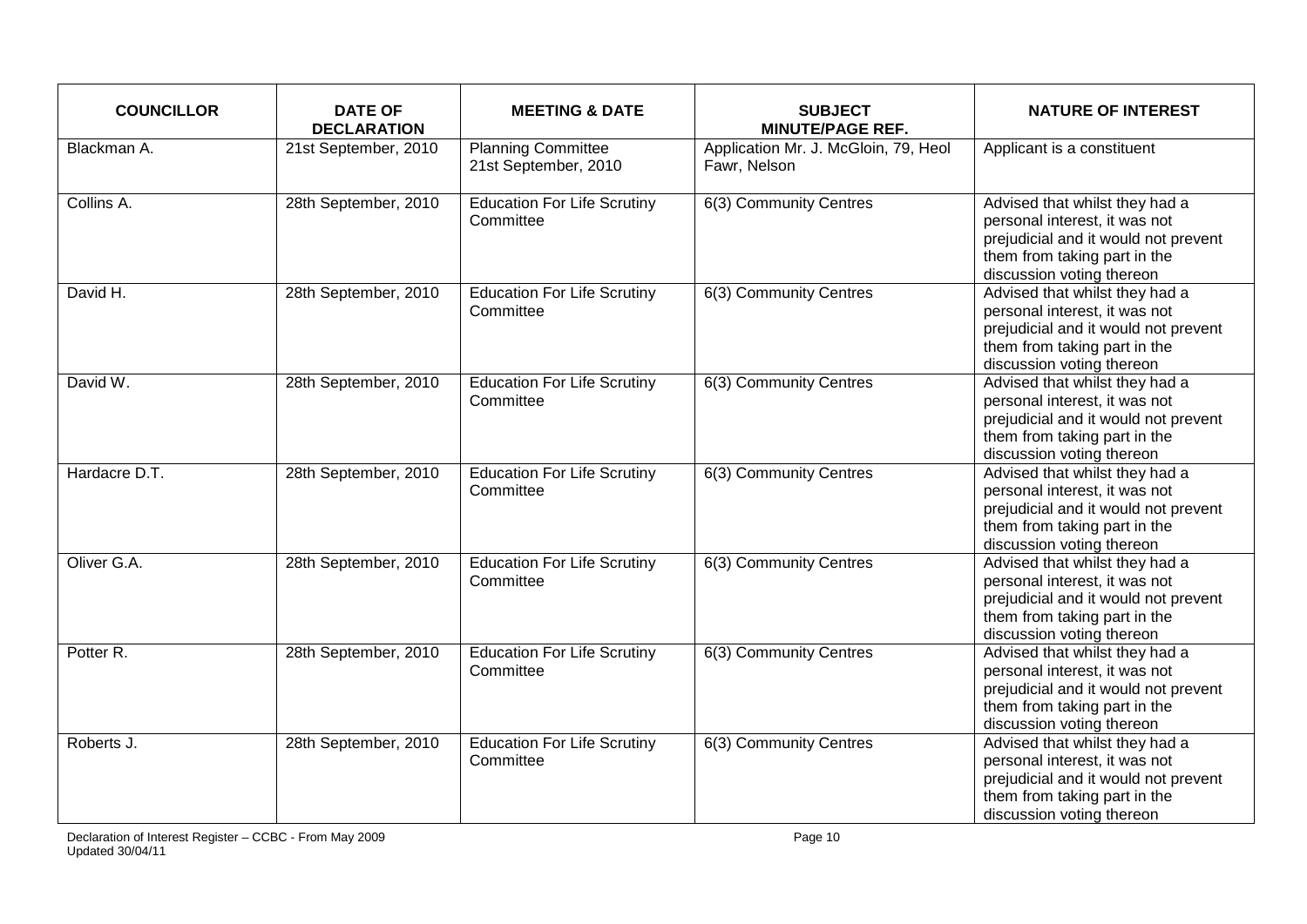| <b>COUNCILLOR</b> | <b>DATE OF</b><br><b>DECLARATION</b> | <b>MEETING &amp; DATE</b>                                                             | <b>SUBJECT</b><br><b>MINUTE/PAGE REF.</b>                                                         | <b>NATURE OF INTEREST</b>                                                                                                                                            |
|-------------------|--------------------------------------|---------------------------------------------------------------------------------------|---------------------------------------------------------------------------------------------------|----------------------------------------------------------------------------------------------------------------------------------------------------------------------|
| Gough R.W.        | 28th September, 2010                 | <b>Education For Life Scrutiny</b><br>Committee                                       | 6(3) Community Centres                                                                            | Advised that whilst they had a<br>personal interest, it was not<br>prejudicial and it would not prevent<br>them from taking part in the<br>discussion voting thereon |
| Criddle J.B.      | 6th October, 2010                    | <b>Planning Committee</b><br>6th October, 2010                                        | 08/1355/Full<br>Land to rear of 40 Victoria Road,<br>Fleur-De-Lys                                 | Objector known to him                                                                                                                                                |
| Wilson J.M.       | 6th October, 2010                    | <b>Planning Committee</b><br>6th October, 2010                                        | 08/1355/Full<br>Land to rear of 40 Victoria Road,<br>Fleur-De-Lys                                 | Chair of Local Partnership and<br>negotiated parcel of land near the<br>proposed development                                                                         |
| Evans J.O.        | 6th October, 2010                    | Planning Committee<br>6th October, 2010                                               | 10/0608/Ret<br>Retail timber porch fence,<br>Park Hotel, Cardiff Road, Bargoed                    | Member of Licensing Committee,<br>where a premises licence was<br>determined                                                                                         |
| Newman M.H.       | 6th October, 2010                    | <b>Planning Committee</b><br>6th October, 2010                                        | 10/0608/Ret<br>Retail timber porch fence,<br>Park Hotel, Cardiff Road, Bargoed                    | Member of Licensing Committee,<br>where a premises licence was<br>determined                                                                                         |
| Gough R.W.        | 19th October, 2010                   | Cabinet<br>19th October, 2010                                                         | 3(4) Community Regeneration Fund                                                                  | Employee of GAVO                                                                                                                                                     |
| Pritchard J.A.    | 19th October, 2010                   | Cabinet<br>19th October, 2010                                                         | 3(4) Community Regeneration Fund                                                                  | Trustee of Cefn Hengoed Youth<br>Club/Centre                                                                                                                         |
| James M.          | 21st October, 2010                   | Special Education For Life<br>Sub-Committee<br>21st October, 2010                     | 3(3) Ynys Hywel                                                                                   | Lives two doors from employee of<br>Ynys Hywel                                                                                                                       |
| Taylor J.         | 3rd November, 2010                   | <b>Planning Committee</b><br>3rd November, 2010                                       | 09/0932/Out<br>Groeswen Road                                                                      | Owner of land adjacent to application<br>is known to him                                                                                                             |
| Carter D.         | 3rd November, 2010                   | <b>Planning Committee</b><br>3rd November, 2010                                       | 10/0451/Full<br><b>Bargoed RFC</b>                                                                | Field is adjacent to the school which<br>he is head of governors                                                                                                     |
| David W.          | 24th November, 2010                  | <b>Special Education for Life</b><br><b>Scrutiny Committee</b><br>24th November, 2010 | 2(2) - Proposed consultation on the<br>opening of a specialist resource base,<br>Ty Sign, Primary | Headteacher is a relative                                                                                                                                            |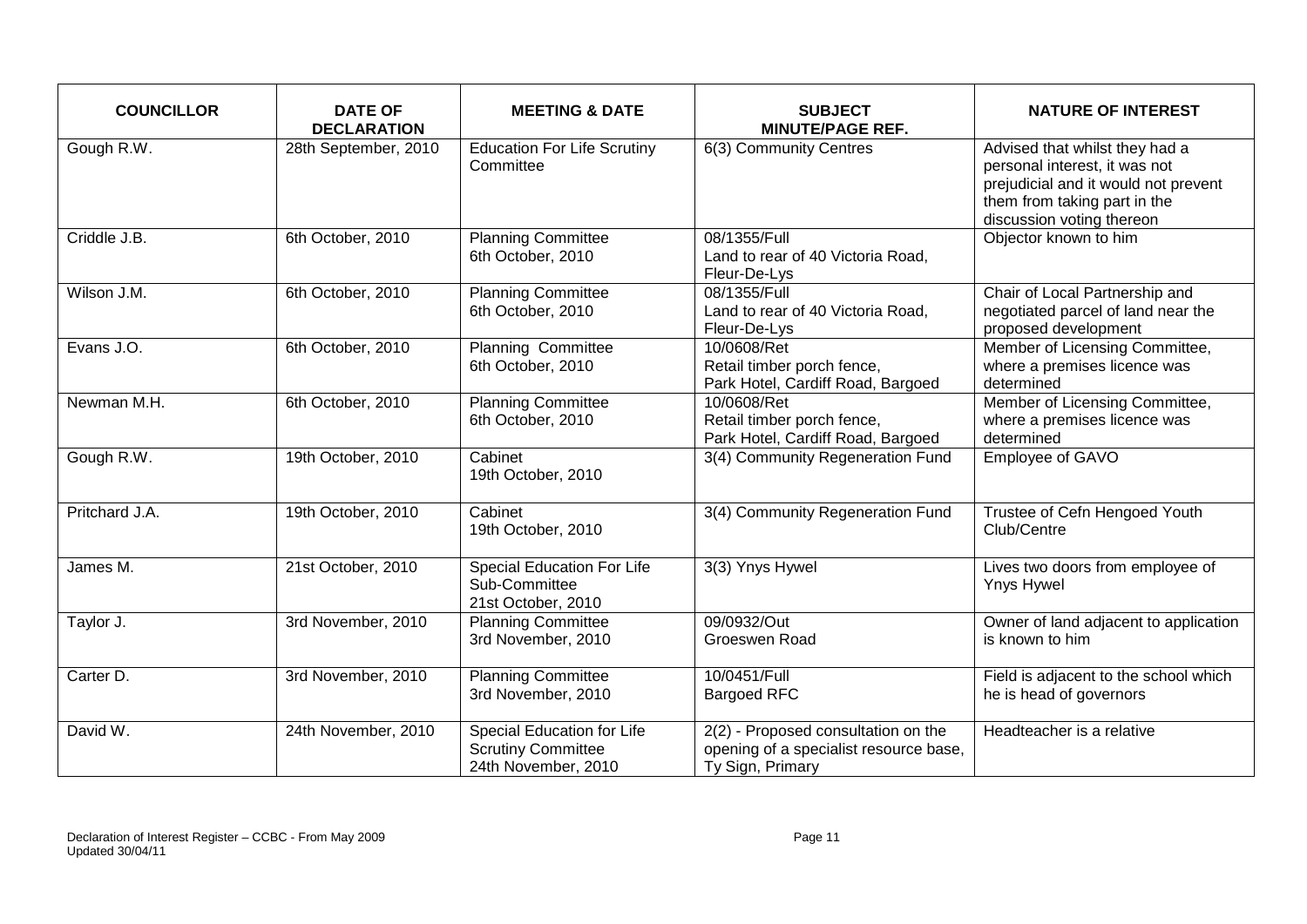| <b>COUNCILLOR</b> | <b>DATE OF</b><br><b>DECLARATION</b> | <b>MEETING &amp; DATE</b>                                                      | <b>SUBJECT</b><br><b>MINUTE/PAGE REF.</b>                                                        | <b>NATURE OF INTEREST</b>                                                    |
|-------------------|--------------------------------------|--------------------------------------------------------------------------------|--------------------------------------------------------------------------------------------------|------------------------------------------------------------------------------|
| David H.          | 24th November, 2010                  | Special Education for Life<br><b>Scrutiny Committee</b><br>24th November, 2010 | 2(2) -Proposed consultation on the<br>opening of a specialist resource base,<br>Ty Sign, Primary | Headteacher is a relative                                                    |
| Hughes L.         | 24th November, 2010                  | Special Education for Life<br><b>Scrutiny Committee</b><br>24th November, 2010 | 2(2) -Proposed consultation on the<br>opening of a specialist resource base,<br>Ty Sign, Primary | Daughter qualifies for free home to<br>school transport, but does not use it |
| Elsbury C.        | 24th November, 2010                  | Special Education for Life<br><b>Scrutiny Committee</b><br>24th November, 2010 | 2(2) -Proposed consultation on the<br>opening of a specialist resource base,<br>Ty Sign, Primary | Children use free home to school<br>transport                                |
| Hardacre D.       | 24th November, 2010                  | Special Education for Life<br><b>Scrutiny Committee</b><br>24th November, 2010 | 2(2) -Proposed consultation on the<br>opening of a specialist resource base,<br>Ty Sign, Primary | Grandchildren use free home to<br>school transport                           |
| Gough R.W.        | 30th November, 2010                  | Cabinet<br>30th November, 2010                                                 | 3(3) Wales RDP 2007-2013. Grant<br>support for businesses                                        | Employed by GAVO                                                             |
| Newman M.H.       | 8th December, 2010                   | Planning<br>8th December, 2010                                                 | 09/0925/Full - Old Rectory, Bedwas                                                               | Applicant is known to him.                                                   |
| Cullen D.         | 8th December, 2010                   | Planning<br>8th December, 2010                                                 | 09/0925/Full - Old Rectory, Bedwas                                                               | Applicant is known to him.                                                   |
| Fussell J.        | 8th December, 2010                   | Planning<br>8th December, 2010                                                 | 10/0603/NCC - Llechwen Hall                                                                      | Has accepted hospitality at the<br>establishment in question.                |
| Davies R.         | 14th December, 2010                  | Cabinet<br>14th December, 2010                                                 | Agenda item 3(6)                                                                                 | Member Caerphilly Woodland Trust                                             |
| Wilson J.         | 3rd January, 2011                    | <b>Licensing Committee</b><br>3rd January, 2011<br>Lower Rhymney Valley        | Premises Hearing, Pizza King,<br>Thomas Street, Abertridwr                                       | Closed mind as he has shares in<br>Domino Pizza                              |
| Taylor J.         | 20th January, 2011                   | Planning<br>20th January, 2011                                                 | 09/0931/OUT - Ty Treharne,<br>Groeswen                                                           | Applicant is known to him                                                    |
| Ackerman L.       | 25th January, 2011                   | Cabinet<br>25th January, 2011                                                  | $4(4)$ , $4(5)$ & $4(6)$                                                                         | Newbridge Memorial Hall & Institute<br>(volunteer treasurer)                 |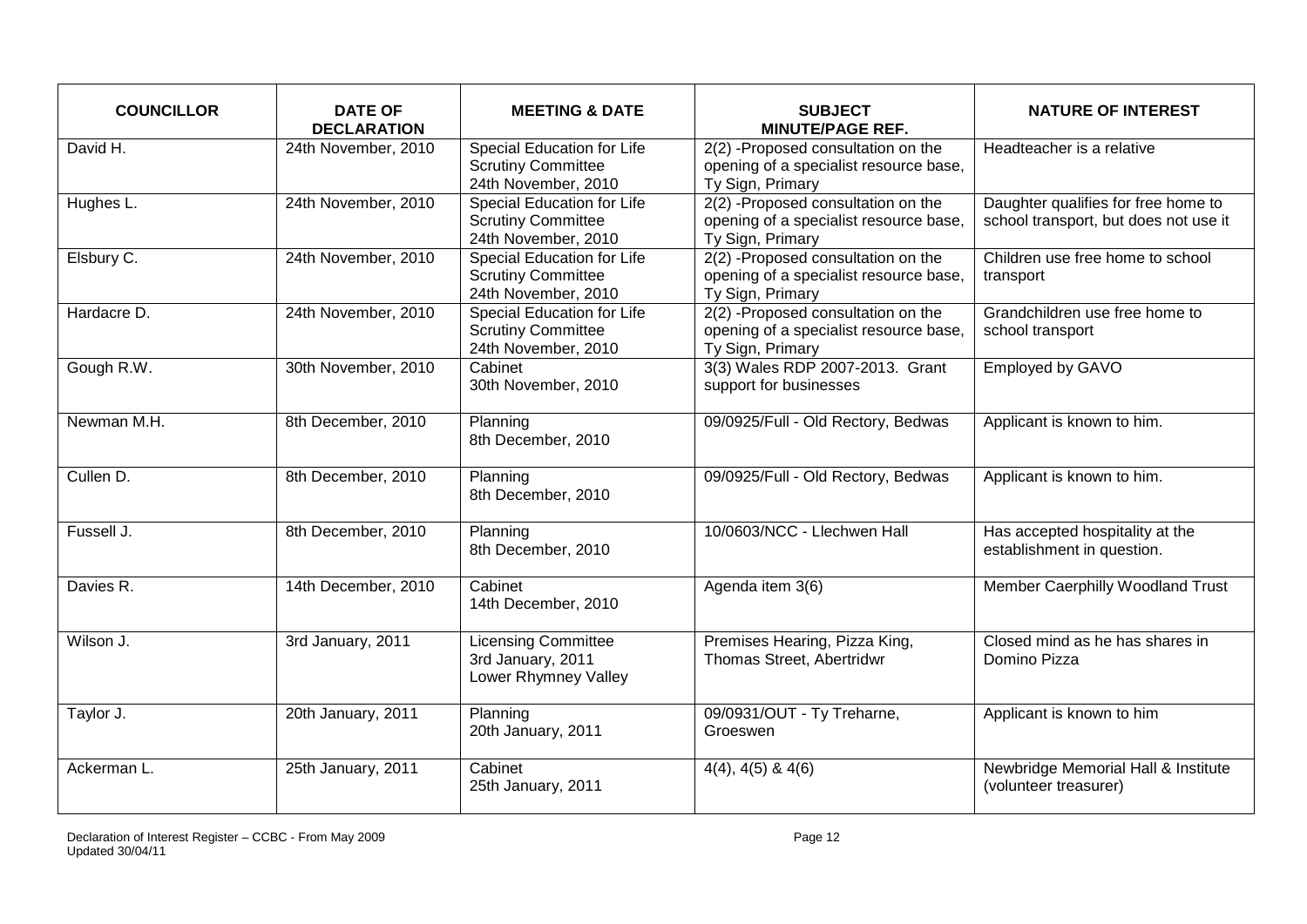| <b>COUNCILLOR</b> | <b>DATE OF</b><br><b>DECLARATION</b> | <b>MEETING &amp; DATE</b>                                                        | <b>SUBJECT</b><br><b>MINUTE/PAGE REF.</b>                                                               | <b>NATURE OF INTEREST</b>                                               |
|-------------------|--------------------------------------|----------------------------------------------------------------------------------|---------------------------------------------------------------------------------------------------------|-------------------------------------------------------------------------|
| Pritchard J.A.    | 27th January, 2011                   | <b>GTVS Panel</b><br>27th January, 2011                                          | 3(1) Review of admin support to<br><b>GTVS Panel</b>                                                    | CCBC representative on GAVO<br>executive.                               |
| Kent S.           | 15th February, 2011                  | <b>HSCTWB</b><br>15th February, 2011                                             | 6(3) Services for Children with<br><b>Disabilities</b>                                                  | Caerphilly T.C. Mayor - charity<br>beneficiary in a Children Centre     |
| Oliver G.         | 16th February, 2011                  | <b>Planning Committee</b><br>16th February, 2011-04-01<br>Brig-y-Cwm, Cwmbargoed | 4(C) Application for a Development<br>Consent Order for an energy from<br>waste generating station      | Closed mind as is a member of the<br>Covanta Liaison Committee          |
| Pritchard J.      | 10th March, 2011                     | <b>Grants to the Voluntary Sector</b><br>Panel<br>10th March, 2011               | SLA agreement with GAVO                                                                                 | CCBC representative on GAVO<br>Executive.                               |
| Newman M.         | 16th March, 2011                     | <b>Planning Committee</b><br>16th March, 2011                                    | 4(c) - 07/1340/NCC - Variation<br>planning consent - P/05/0927 - Castle<br>Mews, North View, Caerphilly | Objector to the original application is<br>known to him.                |
| Taylor J.         | 16th March, 2011                     | <b>Planning Committee</b><br>16th March, 2011                                    | 4(c) - 07/1340/NCC - Variation<br>planning consent - P/05/0927 - Castle<br>Mews, North View, Caerphilly | Objector to the original application is<br>known to him.                |
| Davies R.         | 22nd March, 2011                     | Cabinet<br>22nd March, 2011                                                      | 3(5) Proposed admission<br>arrangements                                                                 | Parent of children attending YGG                                        |
| Hobbs C.          | 22nd March, 2011                     | Cabinet<br>22nd March, 2011                                                      | 3(5) Proposed admission<br>arrangements                                                                 | Grandchildren attends WMPS in<br><b>Caerphilly Basins TATCR School</b>  |
| Ackerman L.       | 22nd March, 2011                     | Cabinet<br>22nd March, 2011                                                      | 3(5) Proposed admission<br>arrangements                                                                 | Her daughter may go to Cwm Rhymni                                       |
| Hobbs. C.         | 5th April, 2011                      | Cabinet<br>5th April, 2011                                                       | 4(4) Community Regeneration Fund                                                                        | Member of Machen Petangue Club                                          |
| Ackerman L.       | 5th April, 2011                      | $\overline{\text{C}}$ abinet<br>5th April, 2011                                  | 4(4) Community Regeneration Fund<br>Awards                                                              | Parent to Parent and Crafts for<br>Everyone (unsuccessful applications) |